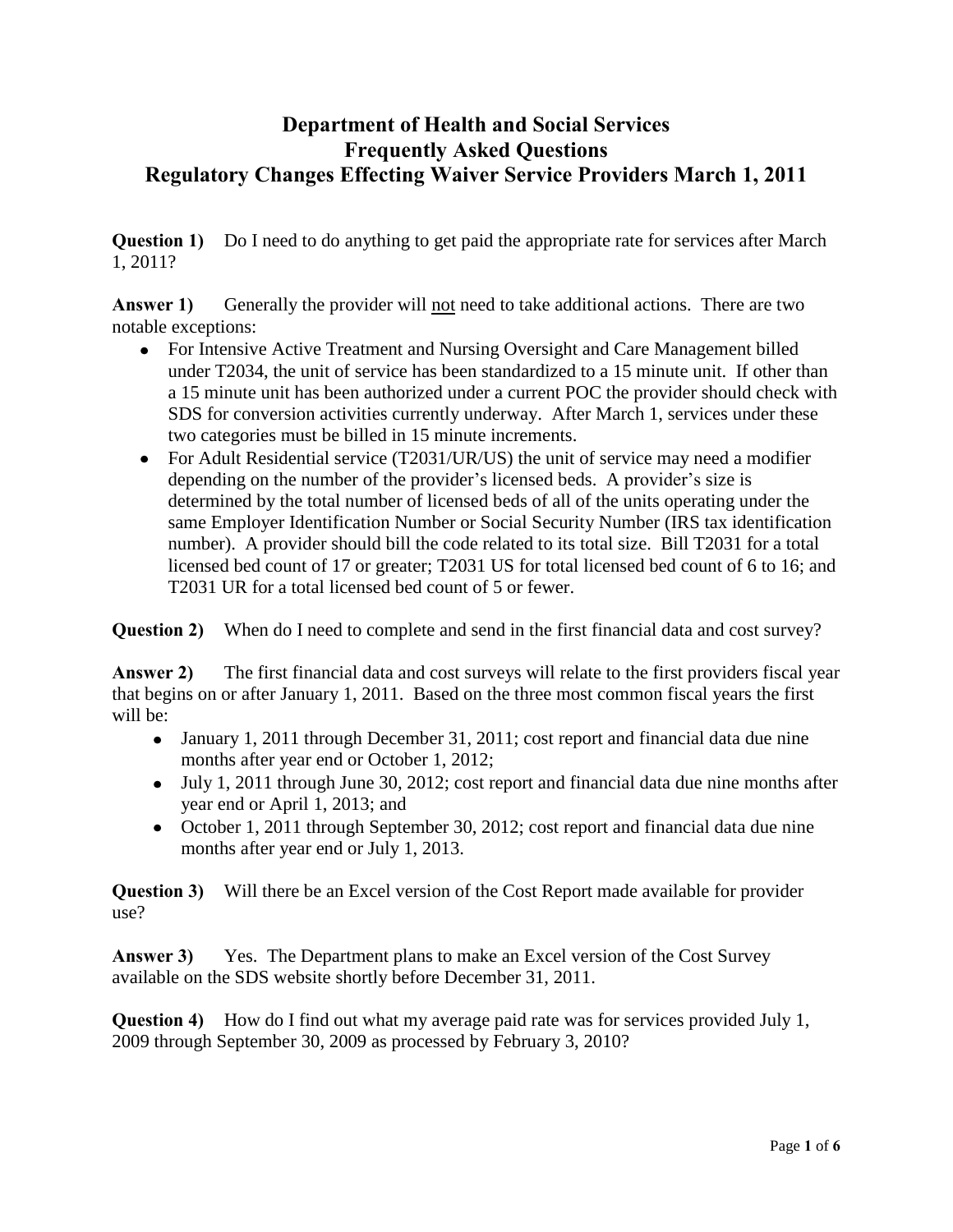**Answer 4)** Prior to March 1, 2011 you should contact Kevin Perron at [Kevin.Perron@alaska.gov.](mailto:Kevin.Perron@alaska.gov) After March 1, 2011 it may be necessary to contact the Medicaid Fiscal Agent (ACS). In that event emails to Kevin Perron may be forwarded to ACS for reply.

**Question 5)** Will technical assistance be provided when it is time to complete the Cost Survey?

**Answer 5)** Office of Rate Review staff is available to assist in the understanding of the department's requirements implemented in the new payment system.

**Question 6)** Where do we send the Cost Survey's and the Annual Report when complete?

**Answer 6)** When complete, please mail them to **Office of Rate Review, 3601 C. Street, Suite 978, Anchorage, Alaska, 99503** or they may be emailed to a dedicated email address yet to be established. The email address will be established later and providers will be notified through the SDS E-Alert system.

**Question 7)** When can we expect more information?

Answer 7) SDS is in the process of revising processes as necessary to implement the new payment structure.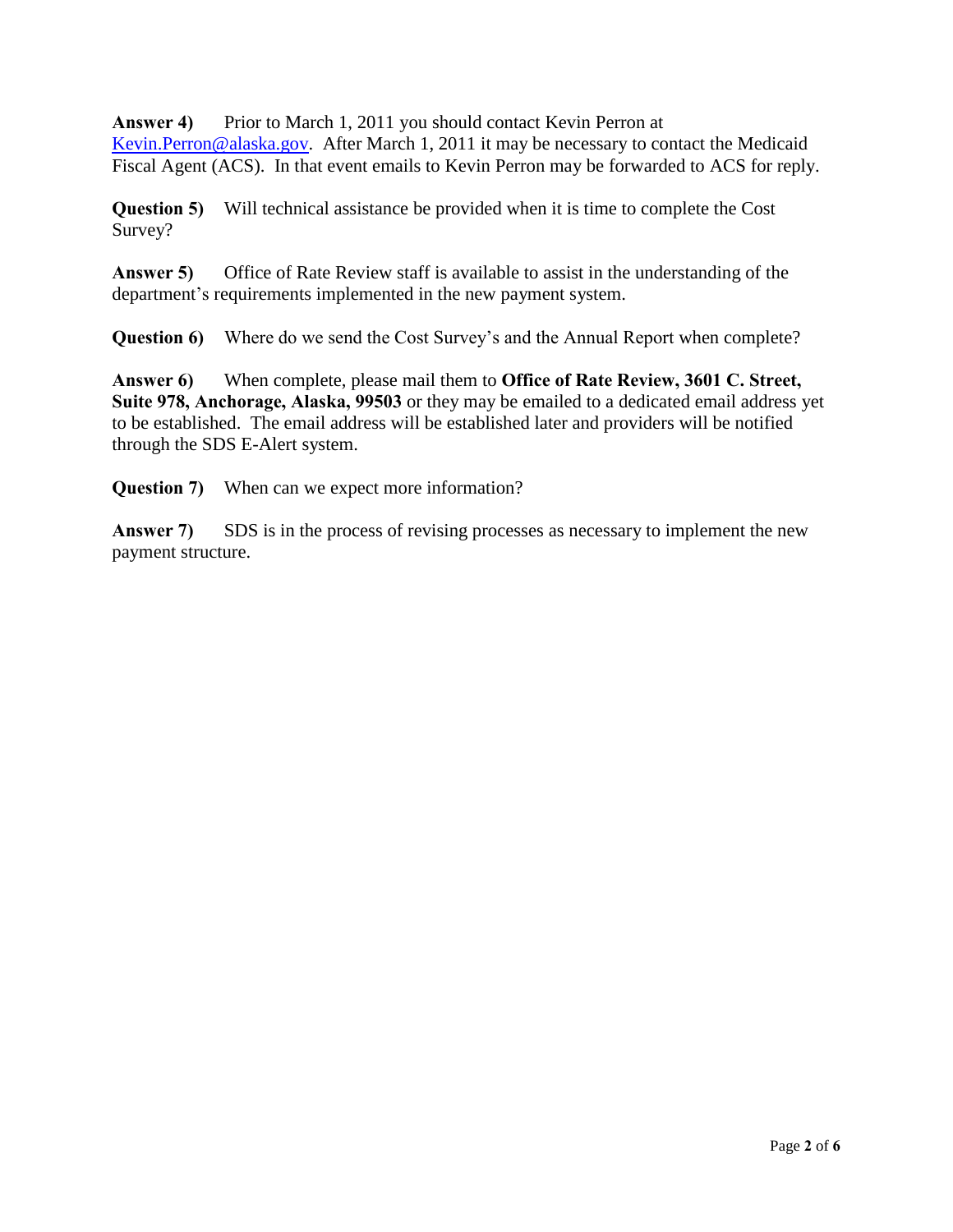## Department of Health and Social Services Frequently Asked Questions Regulatory changes effecting Waiver service providers March 1, 2011

**Question 8)** How will our rate be determined if we start a new service after  $10/1/09$ ?

**Answer 8)** Providers that start providing and billing for a service that has no activity from dates of service July 1 through September 30, 2009 processed by February 3, 2010 will receive the payment rate shown on the Chart of Personal Care Attendant and Waiver Service Rates (Rate Chart) adjusted for the geographic differential.

**Question 9)** How will our rate be determined if we have claims with dates of service between  $7/1/09 - 10/1/09$  but they were processed after  $2/3/10$ ?

**Answer 9)** Claims with dates of service between 7/1/09 – 10/1/09, which were processed **after** 2/3/10 are not considered in the calculation of phase-in rates (7 AAC 145.520(h)). In that case the provider will receive the payment rate sho9wen on the Rate Chart adjusted for geographic differential.

**Question 10)** How will rate increases be put into effect? On the first FAQ it is stated "Generally the provider will not need to take additional actions". Please clarify. Do we continue billing and ACS will make all changes?

**Answer 10)** Prior to July 1 the Chart of Personal Care Attendant and Waiver Service Rates will be adjusted to include the rate of inflation. A revised Rate Chart will be posted on the Senior and Disability Website and forwarded to providers on the E-Alert system. The rates inside the Medicaid payment system will be adjusted for the new phase-in calculations and Rate Chart information effective for the claim dates of service July 1, 2011 and after.

**Question 11)** How do we submit costs for new plans of care?

**Answer 11)** For dates of service March 1, 2011 and after, plan of care costs will not be reported or necessary. SDS has recently modified its POC cost sheets (now referred to as Service Overview Forms) to reflect only provider, recipient, and service information. These edited forms have been recently posted via E-Alert and on the SDS website.

**Question 12)** When will we know what our rates will be, effective 3/1/11 and for 7/1/11? Who do we contact to get this information?

**Answer 12)** For providers with payments for dates of service July 1 through September 30, 2009 processed by February 3, 2010 the rates are posted on the Division of Senior and Disability Services website at: [http://www.hss.state.ak.us/dsds/pdfs/Provider\\_Rates\\_With\\_History.pdf.](http://www.hss.state.ak.us/dsds/pdfs/Provider_Rates_With_History.pdf)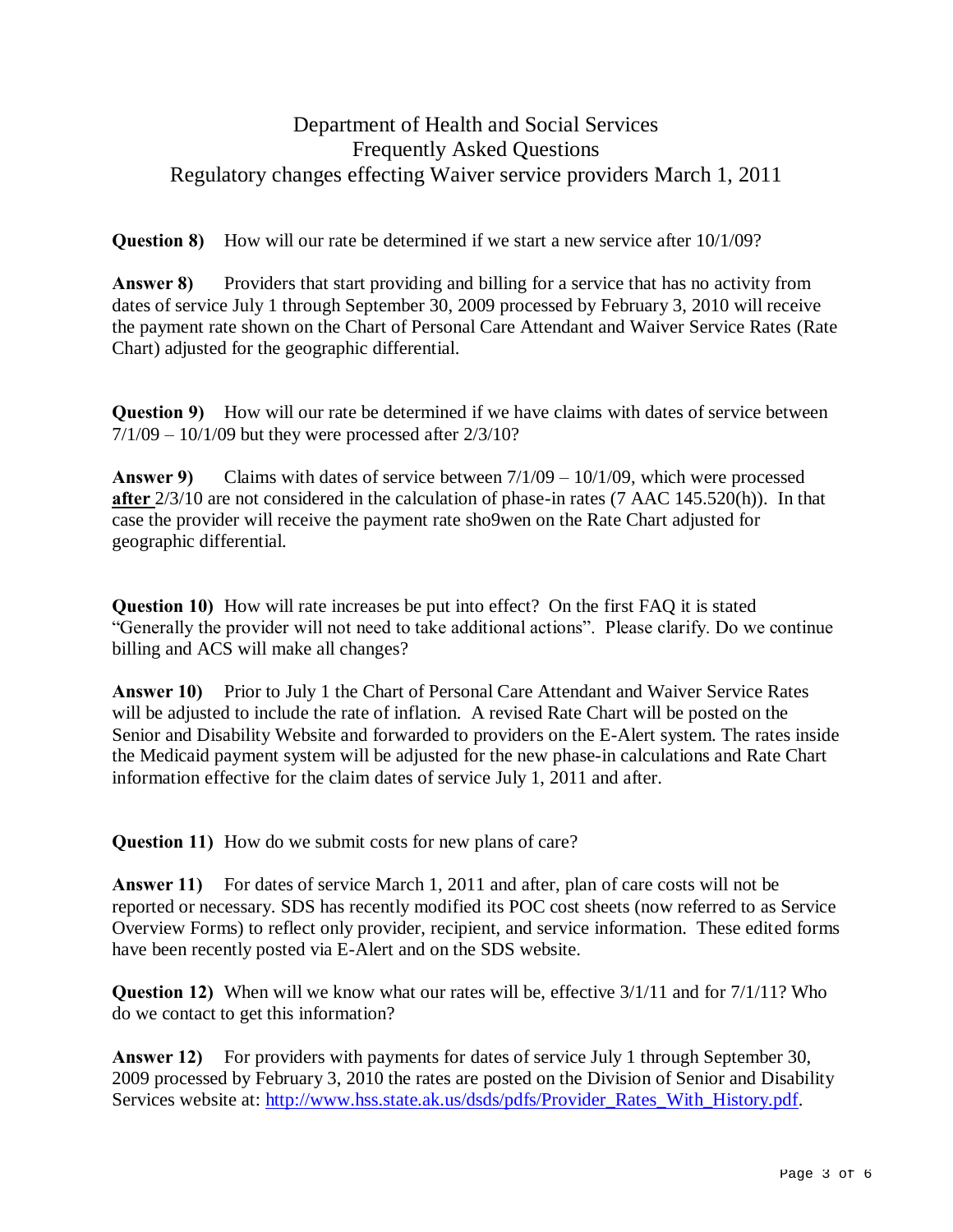Providers without the historical payment activity are reimbursed based on rates found on the Rate Chart which can be found on the Division of Senior and Disability Services website at: [http://www.hss.state.ak.us/dsds/grantservices/PDFs/Waivers/PCA%20Waiver%20Rate%20Chart](http://www.hss.state.ak.us/dsds/grantservices/PDFs/Waivers/PCA%20Waiver%20Rate%20Chart.pdf) [.pdf.](http://www.hss.state.ak.us/dsds/grantservices/PDFs/Waivers/PCA%20Waiver%20Rate%20Chart.pdf) New rates for July 1, 2011 should be posted by the first or second week of June 2011.

**Question 13)** When will we know what the CMS market basket inflation rate will be for each year?

**Answer 13)** The Department of Health and Social Services, Office of Rate Review receives the licensed publication *Healthcare Cost Review* 4 times per year. The publication available 60 days prior to July  $1<sup>st</sup>$  has typically been available mid-February. The Department anticipates providing a revised Rate Chart and rates for providers with  $3^{rd}$  quarter 2009 rate history no later than early June.

**Question 14)** There are some concerns with existing Prior Authorizations (PA) that already have dollars attached to the PA. Since we will be billing more dollars than are currently on the PA, will ACS's system allow for the additional dollars without denying reimbursement or services at the end of the waiver year?

**Answer 14)** Yes, provided there are still authorized units available on the PA.

**Question 15)** If we are audited on that PA will it be questioned due to the differing amount originally approved and the actual amount paid, due to the rate increases

**Answer 15)** After March 1, 2011 the prior authorization of amounts are unnecessary. Department auditors will be aware of the change. Other external auditors may need to be informed by the provider.

**Question 16)** After 6/30/11 and each year following, will the rates be adjusted for the market basket and then the phase-in adjustment (50/50; 75/25) and then adjusted for geographical difference?

**Answer 16)** Payment rates will be adjusted to accommodate an automated Phase-in annually.

- Rate Chart adjusted annually for inflation (see Q 13)
- Phase-in rate recalculated using revised Rate Chart prior to July of each year (50/50; 75/25). Revised rates placed in MMIS for processing.

**Question 17)** Per 7 AAC 145.520(j) the cost of room and board will be removed at \$40.00 per day. How will this be applied or determined?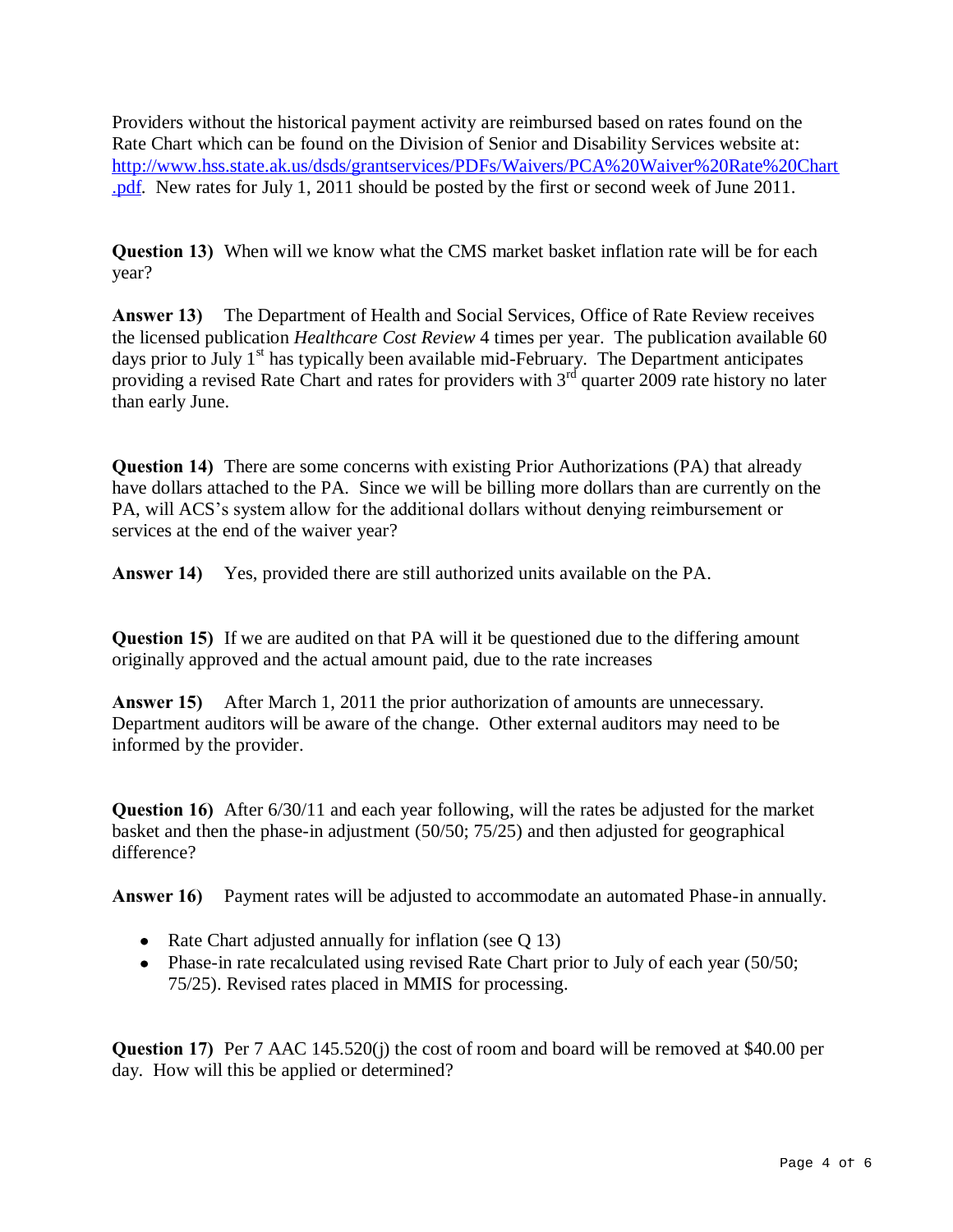**Answer 17)** In the future after providers submit cost surveys in accordance with 7 AAC 145.535 the costs associated with room and board must be removed as non-reimbursable. The cost per day is defined as \$40 per regulation. Each available bed day will be multiplied by \$40 to arrive at a non-reimbursable room and board cost to be removed. Available bed days are the average number of licensed beds multiplied by the days of the year (365 or 366).

**Question 18)** Geographic differentials are determined based on the region in which provider is located. How is that applied? Examples: Main office in Soldotna with a local office in Valdez where is the provider located and main office in Fairbanks but all the services are provided in other regions or villages where is the provider located.

**Answer 18)** All geographic differentials are determined based on the location of the servicing city of the billing provider.

**Question 19)** 7 AAC 145.535(e) requires that a provider report in a manner consistent with GAAP unless otherwise specified in the cost survey instructions. Non GAAP accounting/reporting is not accurate. Thus the Chief Executive Officer would not ethically be able to sign that the cost survey is a true, correct, and complete statement. How can the CEO be expected to sign this document if it is not an accurate reflection of the costs based on GAAP?

**Answer 19)** A provider subject to Generally Accepted Accounting Principles (GAAP) must maintain their books and records in accordance with GAAP. Compliance with cost reporting requirements that may vary from the providers financial reporting under GAAP does not make the Cost Survey inaccurate. For example the Departments regulations require depreciable asset lives no shorter than IRS allowable lives. However GAAP will allow accelerated depreciation. The CFO can sign the Certification by Chief Executive Officer page representing the accuracy of the Cost Survey and its requirements that excludes accelerated depreciation.

The CFO is not attesting to the Cost Survey's accuracy in accordance with only GAAP. The CEO's certification asserts that the Cost Survey has been completed in accordance with the requirements in the Medicaid regulations. Therefore compliance with the regulatory requirements (GAAP and non-GAAP) is appropriate and accurate.

Example: differences between what may be reported under financial reporting under GAAP and what is reported for IRS purposes are not unusual. It does not mean that the IRS Tax Return is inaccurate. The responsible individual can sign the tax return without concerns of inaccuracy just because the IRS and Financial GAAP records are different.

Costs reported in accordance with GAAP on the Audited Financial Statements can be appropriately classified on the Cost Survey as non-reimbursable if the cost is not allowable for the Medicaid Waiver program. In that way all costs can be reported appropriately with the Medicaid regulations and match the amount of expense reported under GAAP in the financial statements.